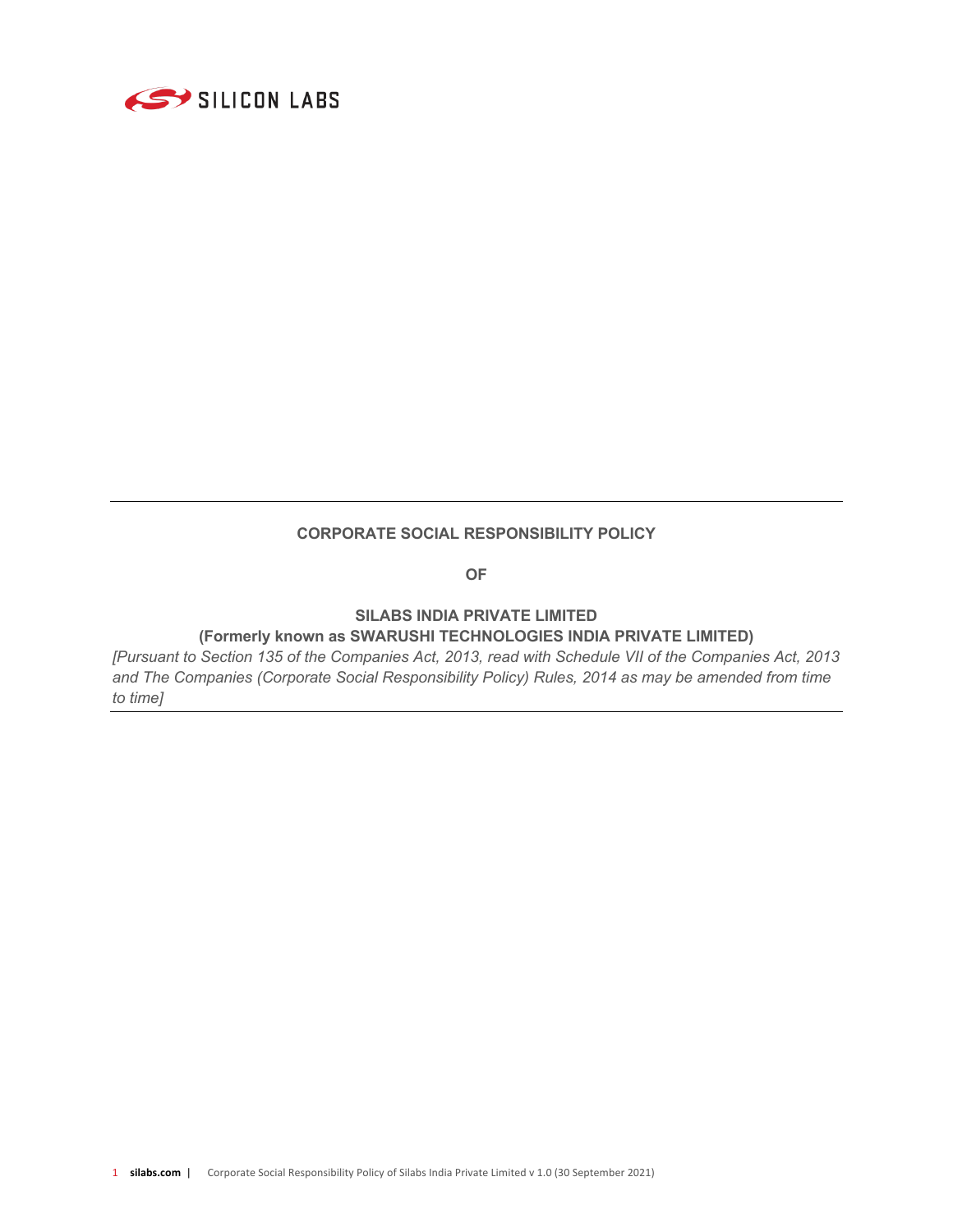# **CONTENTS**

| <b>Particulars</b>                                                                                          | Page Nos.      |
|-------------------------------------------------------------------------------------------------------------|----------------|
| Overview                                                                                                    | 3              |
| <b>CSR Focus Areas</b>                                                                                      | 3              |
| Implementation of CSR Activities                                                                            | 4              |
| Guidelines for choosing a CSR Partner                                                                       | $\overline{4}$ |
| <b>CSR Fund</b>                                                                                             | 5              |
| Reporting Requirements for Unspent CSR Amount, Excess CSR Expenditure<br>and Consequences of Non-Compliance | 6              |
| <b>CSR Committee</b>                                                                                        | 7              |
| Role and Responsibilities of the CSR Committee                                                              | 7              |
| <b>Monitoring Mechanism</b>                                                                                 | 8              |
| Reporting                                                                                                   | 8              |
| Policy on non-discrimination and controversial organizations                                                | 8              |
| Self-governance                                                                                             | 9              |
| Policy review and future amendments                                                                         | 9              |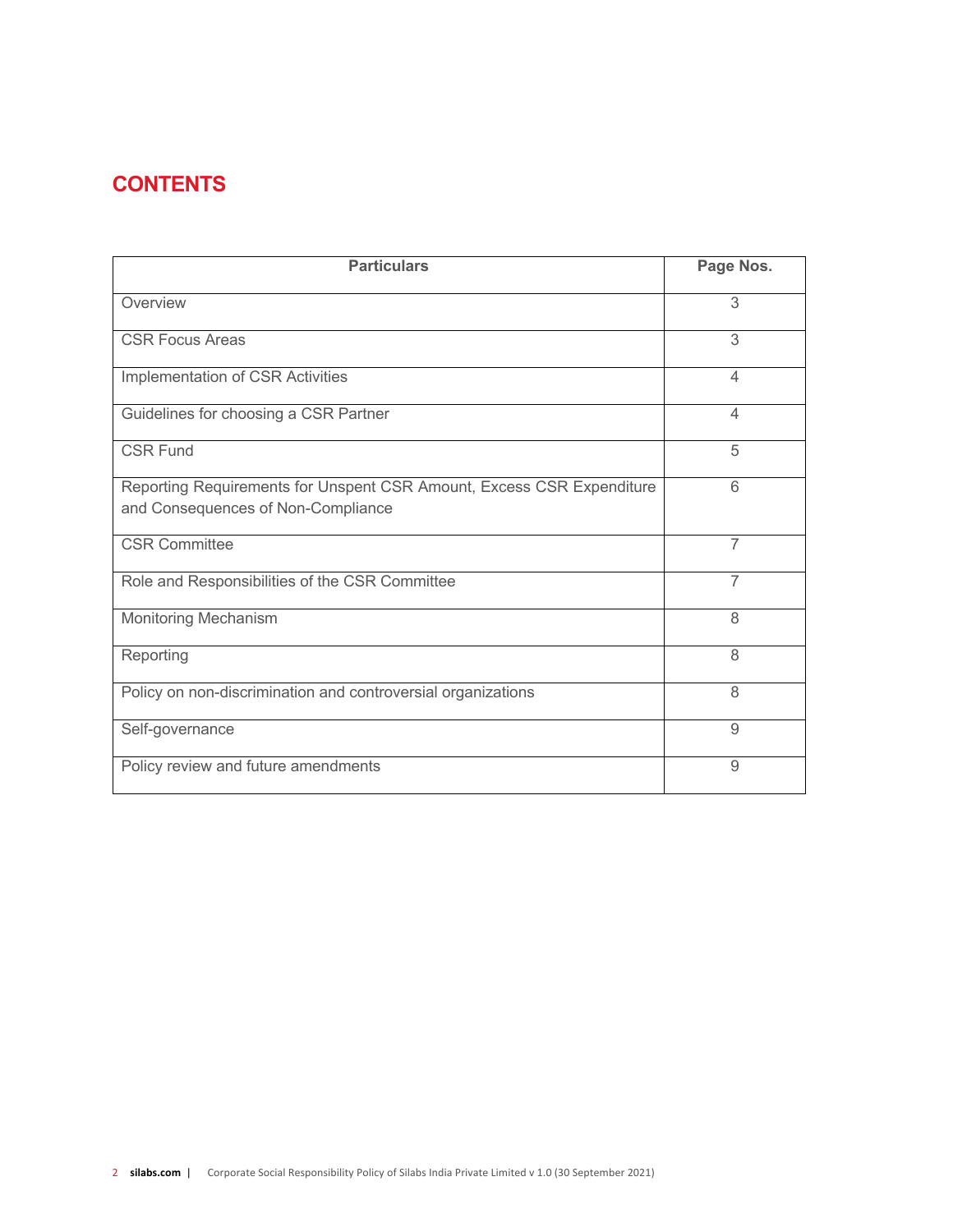### **OVERVIEW**

As required under the provisions of The Companies Act, 2013 ("**Act**") and The Companies (Corporate Social Responsibility Policy) Rules, 2014 (**"Rules"**), Silabs India Private Limited ("**Company**") is pleased to announce its Corporate Social Responsibility Policy ("**CSR Policy**" **or** "**Policy**").

### **CSR FOCUS AREAS**

The focus areas for the CSR activities to be undertaken by the Company under this Policy shall be in the following areas:

- 1 Eradication of poverty, hunger and malnutrition;
- 2 Making available safe drinking water;
- 3 Promoting education, including special education and employment enhancing vocation skills especially among children, women, elderly, and the differently abled;
- 4 Improve the standard of living of poor people in rural / urban areas through livelihood enhancement projects, rural development projects, etc.;
- 5 Promoting gender equality, empowering women, setting up homes and hostels for women and orphans;
- 6 Setting up old age homes, day care centres and such other facilities for senior citizens;
- 7 Creating awareness and adopting various measures for reducing inequalities faced by socially and economically deprived / backward groups;
- 8 Ensuring environmental sustainability, ecological balance, protection of Flora and Fauna, animal welfare, agroforestry, conservation of natural resources and maintaining quality of soil, air and water;
- 9 Contributions to public funded Universities; Indian Institute of Technology (IITs); National Laboratories and autonomous bodies established under Department of Atomic Energy (DAE); Department of Biotechnology (DBT); Department of Science and Technology (DST); Department of Pharmaceuticals; Ministry of Ayurveda, Yoga and Naturopathy, Unani, Siddha and Homoeopathy (AYUSH); Ministry of Electronics and Information Technology and other bodies, namely Defense Research and Development Organisation (DRDO); Indian Council of Agricultural Research (ICAR); Indian Council of Medical Research (ICMR) and Council of Scientific and Industrial Research (CSIR), engaged in conducting research in science, technology, engineering and medicine aimed at promoting Sustainable Development Goals (SDGs);
- 10 Development of Slum Area, which is declared as such by the Central Government or any State Government or any other competent authority under any law for the time being in force;
- 11 Rural development projects;
- 12 Disaster management, including relief, rehabilitation and reconstruction activities;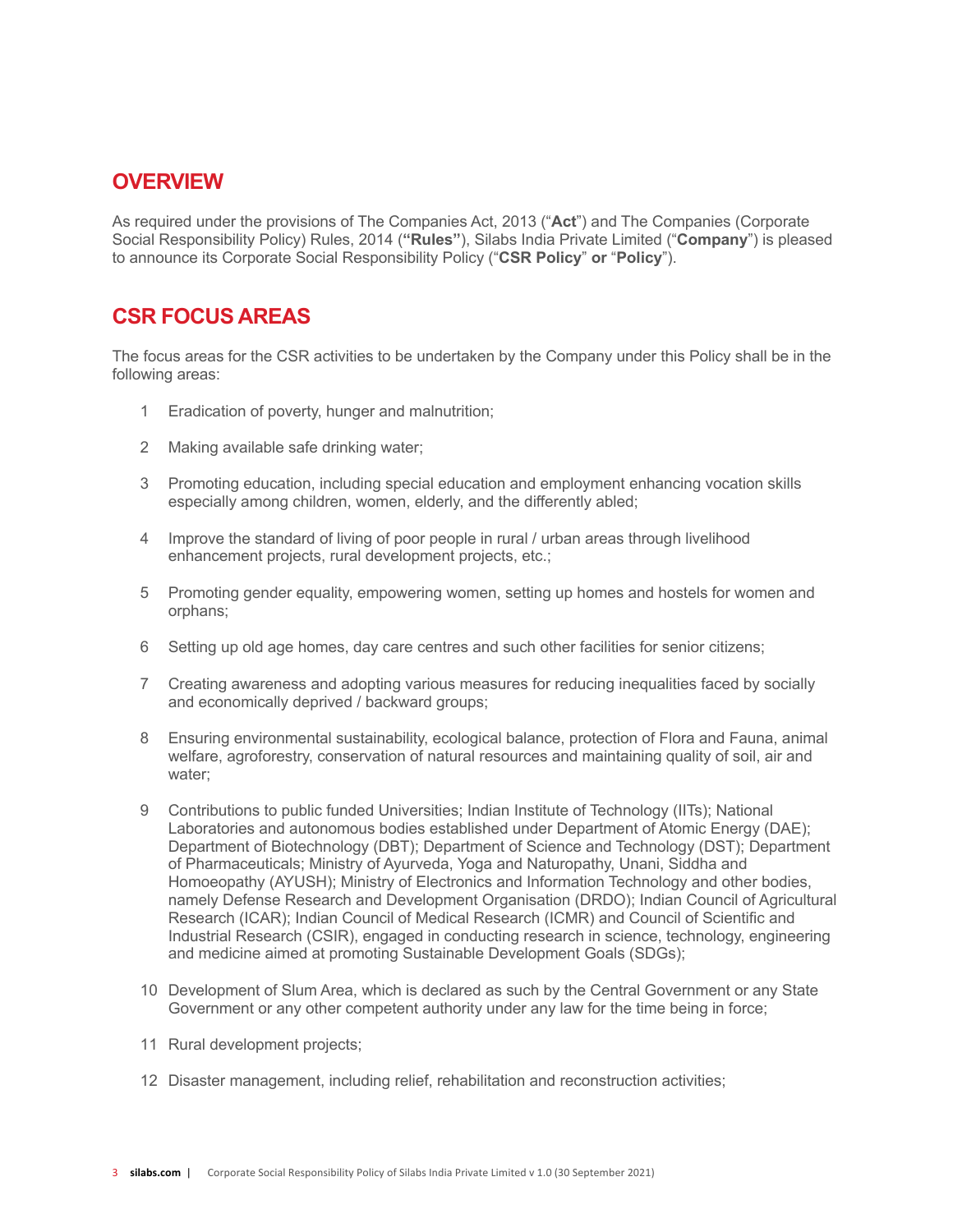- 13 Any other activity as may be clarified, from time to time, by the Ministry of Corporate Affairs or the Central Government to be included under the CSR Regulations; and
- 14 Any other activity which may be covered by the CSR Regulations as amended from time to time.

Every activity to be undertaken by the Company under the above-mentioned areas shall be recommended by the CSR Committee and approved by the Board of Directors of the Company. For the purpose of carrying out the CSR Activities, preference shall be given to the local area and the areas around which the Company operates.

### **IMPLEMENTATION OF CSR ACTIVITIES**

The Company may carry out the CSR activities in accordance with the terms of this Policy, either on its own, or through:

- a) a company established under section 8 of the Act or a registered public trust or a registered society, registered under section 12A and 80 G of the Income Tax Act, 1961 (43 of 1961), established by the company, either singly or along with any other company, or
- b) a company established under section 8 of the Act or a registered trust or a registered society, established by the Central Government or State Government or any entity established under an Act of Parliament or a State legislature;
- c) a company established under section 8 of the Act or a registered public trust or a registered society, registered under section 12A and 80G of the Income Tax Act, 1961, and having an established track record of at least three years in undertaking similar activities;

If the Company chooses to carry out the CSR Activities through a registered trust or registered society or a section 8 company incorporated under the Act as referred above, which is established by a third party ("**CSR Partner**"), guidelines mentioned hereunder are required to be followed in choosing such CSR Partner.

Company may engage international organisations for designing, monitoring and evaluation of the CSR projects or programmes as well as for capacity building of their own personnel for CSR.

Company may also collaborate with other companies for undertaking projects or programs or CSR activities in such a manner that the CSR committees of respective companies are in a position to report separately on such projects or programs in accordance with these rules.

## **GUIDELINES FOR CHOOSING A CSR PARTNER**

- 1 CSR Partner shall be either a registered trust or a registered society under the applicable laws or a company incorporated under Section 8 of the Act with an established track record of at least 3 years in undertaking activities in the focus areas in which the Company intends to carryout CSR Activities.
- 2 CSR partner shall have registered itself with the Central Government (Ministry of Corporate Affairs) by filing the form CSR-1.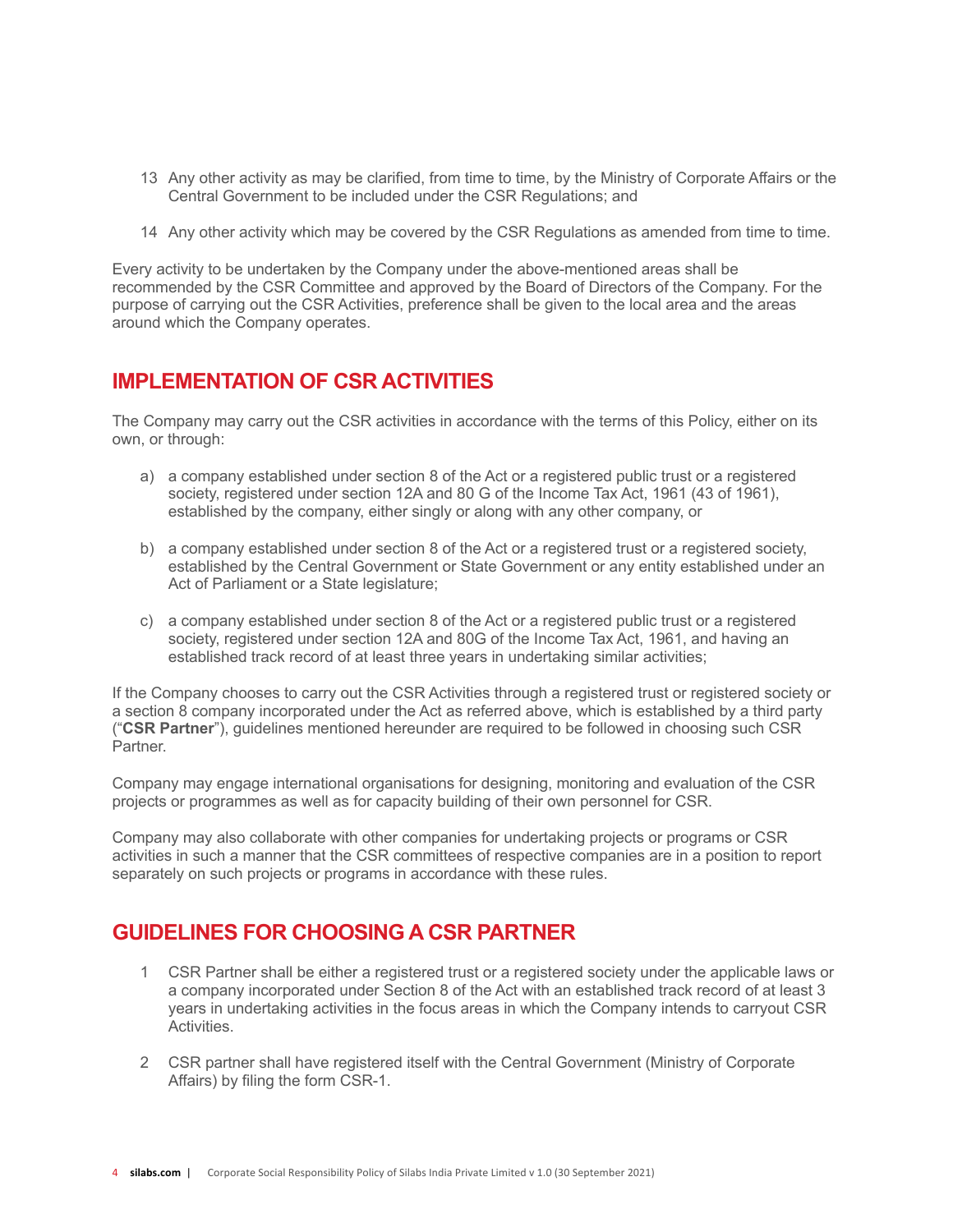- 3 The Board of Directors or the trustees or the management committee members or the governing body members, as the case may be, of the CSR Partner, shall have at least three years of experience and expertise in carrying out CSR activities in the focus areas in which the Company intends to carry out CSR Activities.
- 4 The Board of directors or the trustees or the management committee members or governing body members of the CSR Partner, as the case may be, or the members of the CSR Partner or the CSR Partner itself, shall not in any way be, directly or indirectly, connected with any political parties and the CSR Partner should not be, directly or indirectly, promoted by political parties.
- 5 CSR Partner shall not engage in religious or political activities, for the private benefit of the CSR Partner, discriminate on the basis of race, color, religion, sex, age, national origin, citizenship status, disability, sexual orientation or veteran status.
- 6 The Board of Directors or the trustees or the management committee members or governing body members of the CSR Partner, as the case may be, or the members of the CSR Partner should not be adjudicated as an insolvent or convicted by a Court of any offence involving moral turpitude.
- 7 CSR Partner should not be or should not have been a party at any time to bankruptcy or insolvency or winding up proceedings or to proceedings involving a composition of creditors or should not make or should not have at any time made an assignment for the benefit of creditors. Custodian, receiver or any other person with like power should not have been appointed to take charge of or liquidate all or a part of its business, property or assets or no order should have been made or a resolution should have been passed for the winding-up or liquidation or any corporate proceedings for its liquidation, winding-up or dissolution.
- 8 CSR partner shall fulfill other criterias /conditions as specified under the Act from time to time.
- 9 The Company may conduct a due diligence as applicable on the CSR Partner and satisfy itself of its credibility, compliance status and ability to carry out CSR Activities on behalf of the Company.
- 10 The CSR Committee shall discuss the CSR Policy and the objectives of the Company in this regard with the proposed CSR Partners.
- 11 The Company shall shortlist CSR Partners for the CSR Activities. The Company shall procure sufficient details from the shortlisted CSR Partners regarding the course of action that they intend to undertake, if chosen to implement a particular CSR Activity on behalf of the Company.

### **CSR FUND**

The Company shall spend such amount every financial year which shall not be less than the amount prescribed under the act and rules in respect of CSR activities. Payments shall be made directly to the CSR Partners and/or the beneficiaries and any surplus arising out of CSR projects or programs or activities implemented by the Company shall not form part of business profits. The CSR projects or programs or activities undertaken in India only shall amount to CSR expenditure. Further, contribution of any amount directly or indirectly to any political party under the provisions of the Act shall not be considered as CSR Activity.

The Company may build CSR capacities of its personnel as well as for its CSR Partners through institutions with established track record of at least three financial years, however, such expenditure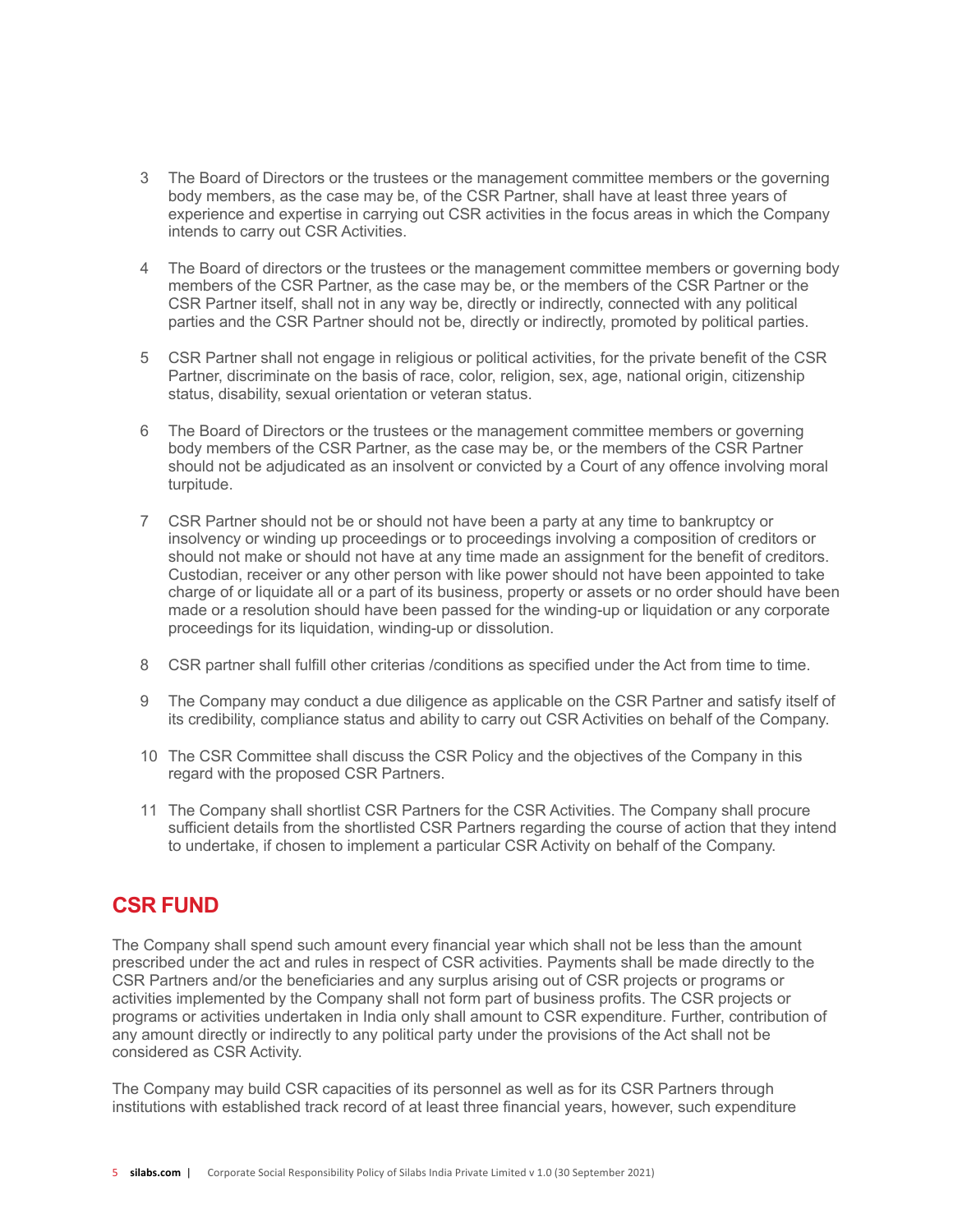including expenditure on administrative overheads shall not exceed 5% of total CSR expenditure of the Company for the financial year.

The Board of the Company shall satisfy itself that the CSR funds so disbursed have been utilized for the purposes and in the manner as approved by it and the Chief Financial Officer or the person responsible for financial management shall certify to the effect.

In the event Company fails to spend the amount earmarked for the CSR Activities in a financial year, the CSR Committee shall submit a report in writing to the Board of Directors of the Company specifying the reasons for not spending the amount which in turn shall be reported by the Board of Directors of the Company in their report to the shareholders of the Company for that particular financial year.

### **REPORTING REQUIREMENTS FOR UNSPENT CSR AMOUNT, EXCESS CSR EXPENDITURE AND CONSEQUENCES OF NON-COMPLIANCE**

**Ongoing Projects**- "Ongoing Projects" means a multi-year project undertaken by a Company in fulfilment of its CSR obligation having timelines not exceeding three years excluding the financial year in which it was commenced and shall also include such projects that were initially not approved as a multi-year project but whose duration has been extended beyond a year by the Board based on reasonable justification.

#### Unspent amount relating to an Ongoing Project-

Any unspent amount relating to an ongoing project, is to be transferred within a period of thirty days from the end of the financial year to a special account to be opened by the Company in that behalf for that financial year in any scheduled bank to be called the Unspent Corporate Social Responsibility Account (UCSRA).

Further, the unspent amount transferred to UCSRA shall be spent by the company in pursuance of its obligation towards the Corporate Social Responsibility Policy within a period of three financial years from the date of such transfer, failing which, the company shall transfer the same to a Fund specified in Schedule VII of the Act, within a period of thirty days from the date of completion of the third financial year

#### Unspent amount not relating to an Ongoing Project-

In case, there is no ongoing project in the Company, the unspent amount is to be transferred to any Fund specified in Schedule VII of the Act, within a period of six months of the expiry of the financial year.

#### In case of excess expenditure:

If the company spends an amount in excess of the requirements, such company may set off such excess amount in succeeding three financial years subject to the conditions that –

the excess amount available for set off shall not include the surplus arising out of the CSR activities, if any;

the Board of the company shall pass a resolution to that effect.

#### Consequences of non-compliance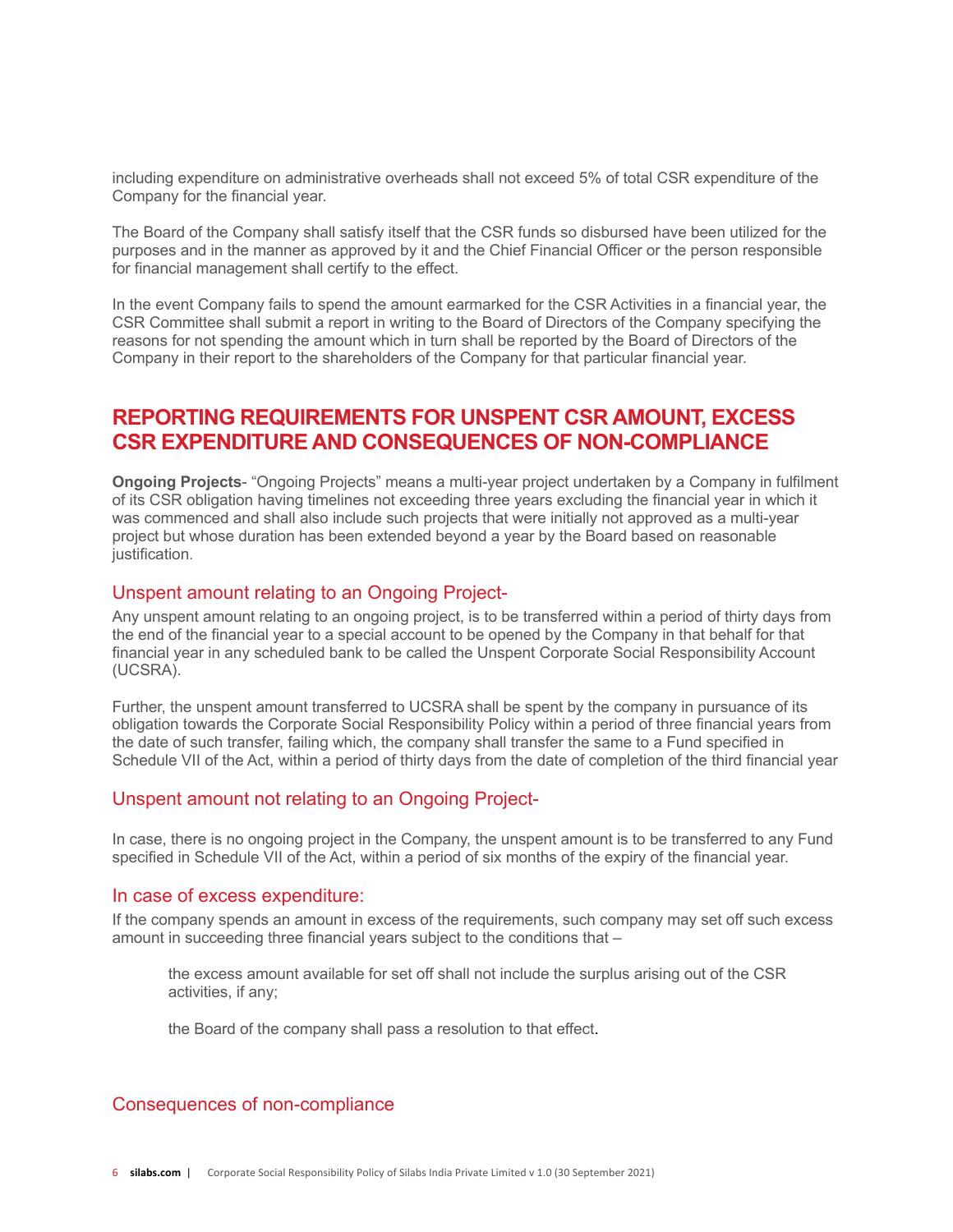Penalty of twice the Unspent CSR or Rs. 1 Cr, whichever is less may be imposed on the Company, and penalty of 1/10th of unspent CSR or two lakh rupees, whichever is less may be imposed on all officers in default.

### **CSR COMMITTEE**

CSR Committee shall be constituted by the Board of Directors of the Company. The roles, responsibilities and functioning of the CSR Committee shall be as provided below:

**Constitution:** CSR Committee shall consist of at least three Directors, if there is an independent director in the Company. However, if the Company does not have an Independent director, then the CSR committee may be formed with two directors.

**Quorum:** Minimum of Two directors shall form quorum for every meeting of the CSR Committee.

**Meetings:** The meetings of the CSR Committee shall be held from time to time as decided by the Committee at such time, at such place and on such day, as the members of the CSR Committee may deem fit either through personal meeting or video conference or through any other audio-visual means. However, the Committee shall mandatorily meet at least once in a financial year. In case of any urgent matters, the committee may pass the necessary resolution by way of Circulation.

**Notices:** Any one of the CSR Committee members, or the Company Secretary or any other person authorized by the Board for the purpose shall be authorized to issue notice to convene the meetings of the CSR Committee. Every notice convening the meeting of CSR Committee shall be accompanied by an agenda listing the matters to be discussed at the meeting.

**Matters to be transacted:** CSR Committee shall at its meeting discuss the progress of the CSR activities and may also discuss, as applicable, the various requirements of CSR activities such as the activities to be undertaken, budget outlay, modalities of execution, implementation of CSR activities, monitoring of CSR Policy, etc.

## **ROLE AND RESPONSIBILITIES OF THE CSR COMMITTEE**

CSR Committee shall:

- (i) formulate and recommend the CSR Policy to the Board of Directors of the Company. Any amendments to be carried out to the CSR Policy shall be taken up by the Board only with the recommendation of CSR Committee;
- (ii) recommend the amount of expenditure to be incurred by the Company in each financial year in relation to the CSR Activities to the Board of Directors of the Company. Such expenditure shall be calculated in accordance with the provisions of the Act after consultation with the finance department of the Company;
- (iii) identify and recommend CSR Activities to the Board of Directors of the Company which are covered under this Policy and if deemed necessary, also layout the modalities to carry out such activities;
- (iv) recommend the CSR Partners, to the Board of Directors and procure their approval before engaging the CSR Partner(s) to carry out the CSR Activities on behalf of the Company. The CSR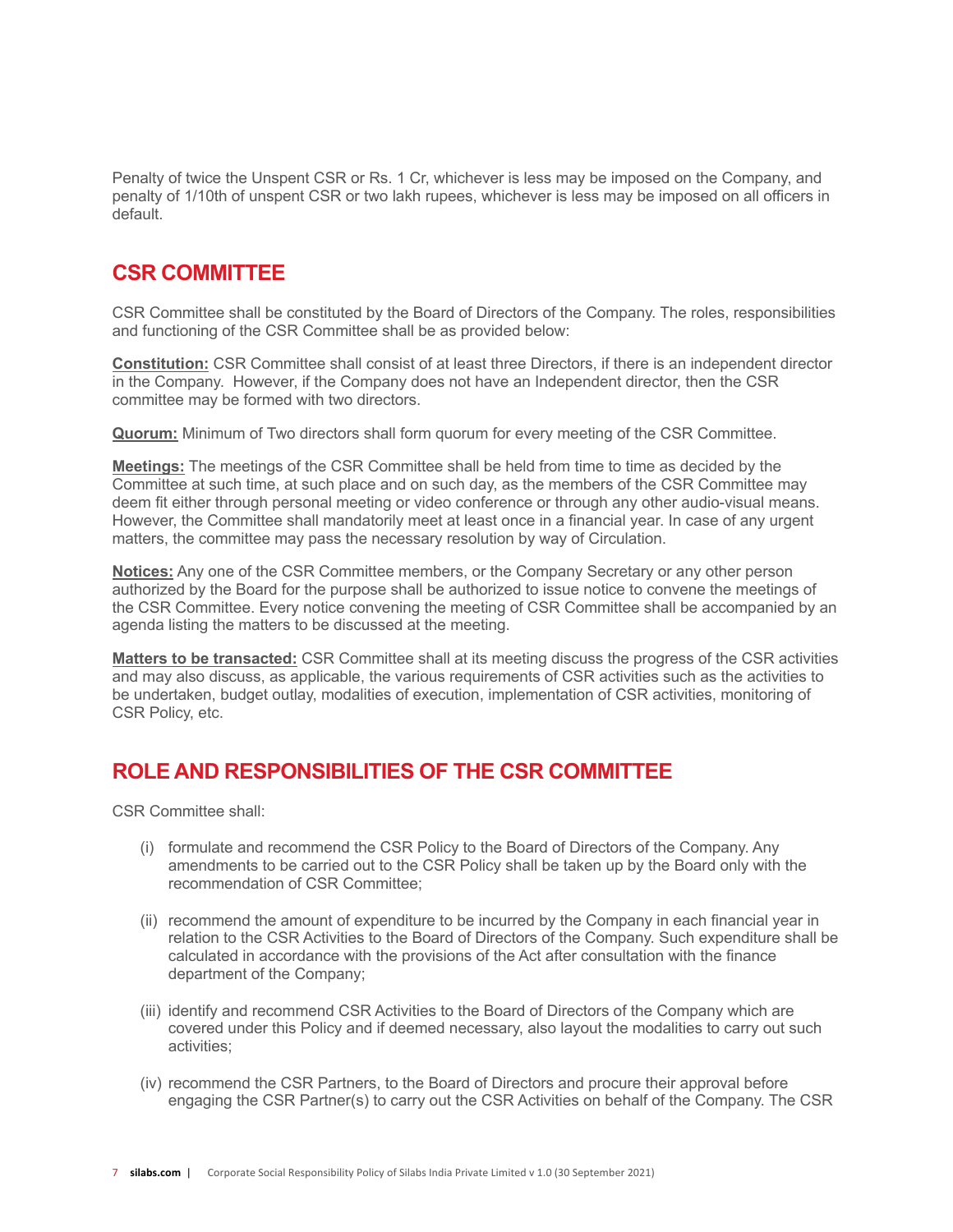Partners recommended to the Board shall be selected in accordance with the guidelines mentioned in this Policy;

- (v) undertake all necessary steps to implement the CSR Activities in accordance with the implementation schedule, as approved by the Board;
- (vi) monitor the CSR Activities and the Policy in such manner as prescribed in this Policy;
- (vii) shall specify the CSR Activities to be undertaken on behalf of the Company to the CSR Partner, modalities of utilization of the funds on such CSR Activities, implementation, monitoring and reporting mechanism as provided under this policy;
- (viii) formulate and recommend to the Board, an annual action plan in pursuance of the provisions of the act and prescribed rules;
- (ix) ensure that the CSR Activities do not benefit the Company or its employees and their families;
- (x) ensure that the CSR Activities undertaken by the Company are as per its stated CSR policy as projects or programs or activities (either new or ongoing) excludes those activities undertaken in pursuance of its normal course of business; and
- (xi) forward a report to the Board of Directors annually before finalization of the Board's report, setting therein all activities carried out by the CSR Committee in accordance with the prescribed regulation under the Companies Act 2013.

### **MONITORING MECHANISM**

The CSR Committee shall monitor the CSR Activities that are being undertaken by the CSR Partners and obtain sufficient details from each CSR Partner at periodic intervals as deemed necessary by the CSR Committee regarding compliance thereof.

### **REPORTING**

The Board of Directors of the Company shall provide the information to its shareholders and shall mandatorily disclose the composition of the CSR Committee, CSR Policy and the Projects approved by the Board on their website, if any, as per the provisions of the act and rules, as may be amended from time to time, for public access.

## **POLICY ON NON-DISCRIMINATION AND CONTROVERSIAL ORGANIZATIONS**

The Company seeks to support organizations that are in alignment with the core values of the Company.

The Company is committed to equal opportunity and fair treatment and will not support charitable organizations that discriminate on the basis of race, color, religion, sex, age, national origin, citizenship status, disability, sexual orientation, veteran status, or any other protected status. The Company defines discrimination in connection with its charitable giving program to include (but not necessarily be limited to)